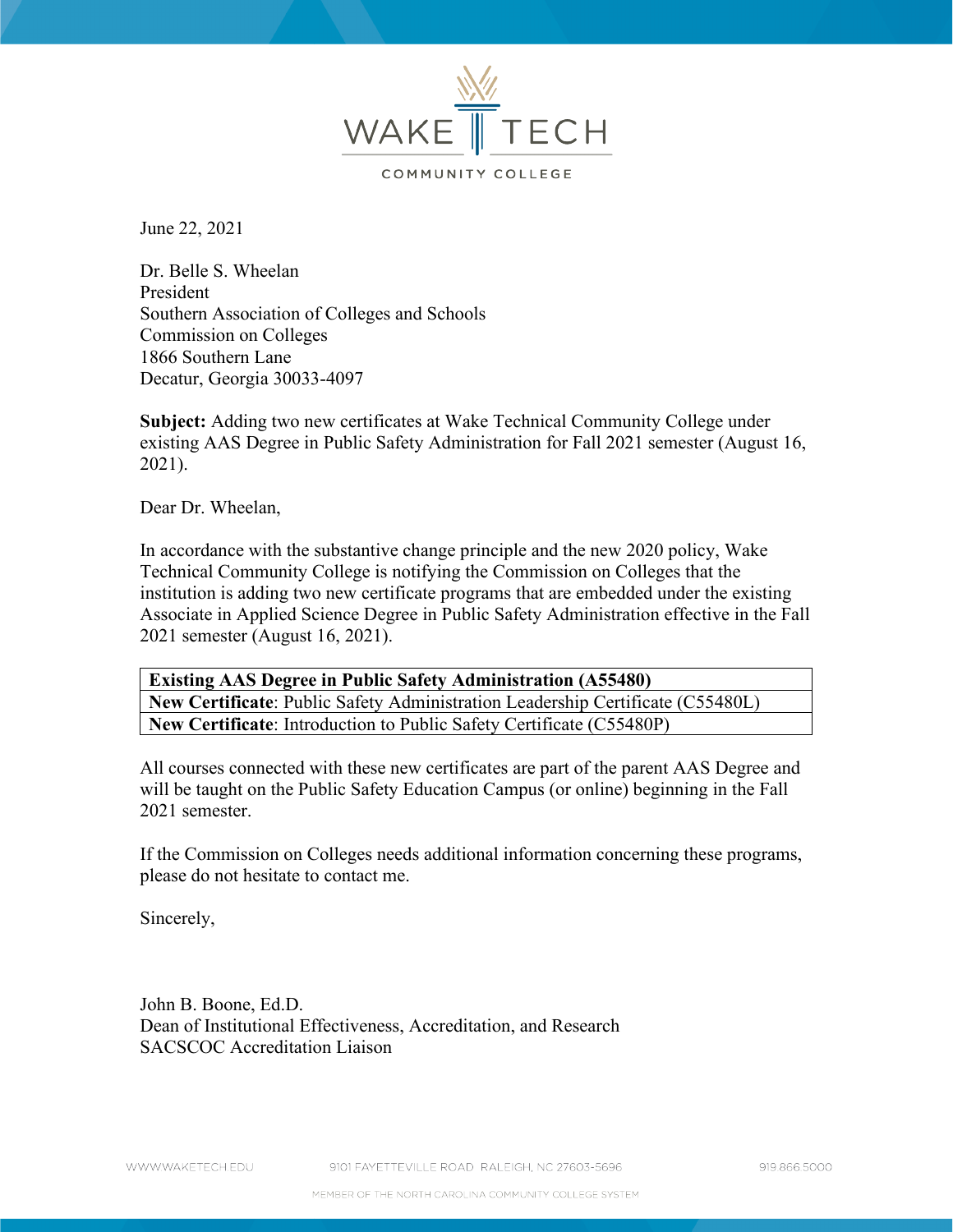

919.866.5000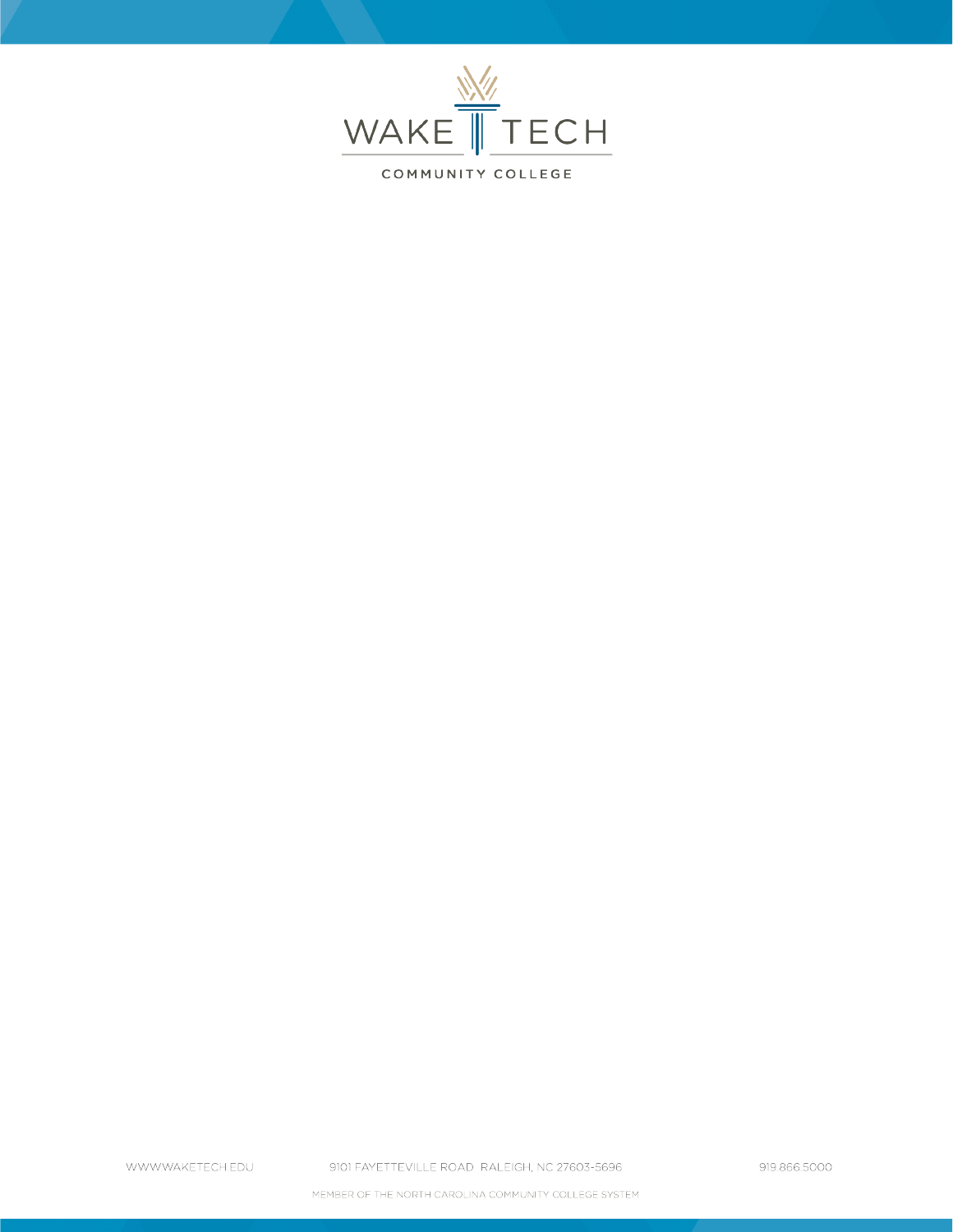## **Substantive Change Cover Sheet**

- 1. Complete and submit a Substantive Change Cover Sheet with every substantive change submission.
- 2. Submit substantive changes as separate submissions except as permitted by policy.
- 3. Multiple changes in one submission, except as allowed by policy, will be returned.
- 4. An invoice will be issued, if required, when action is taken; no need to send payment until invoiced.

| <b>INSTITUTIONAL INFORMATION</b>                                                                                                                                                                                                                   |                                                                                              |                                                                                 |                            |          |                   |
|----------------------------------------------------------------------------------------------------------------------------------------------------------------------------------------------------------------------------------------------------|----------------------------------------------------------------------------------------------|---------------------------------------------------------------------------------|----------------------------|----------|-------------------|
| INSTITUTION NAME (NO ABBREVIATIONS)                                                                                                                                                                                                                |                                                                                              | MAIN CAMPUS CITY + STATE (OR NON-U.S. COUNTRY)<br>Raleigh, North Carolina 27603 |                            |          |                   |
| <b>Wake Technical Community College</b>                                                                                                                                                                                                            |                                                                                              |                                                                                 |                            |          | <b>OFFICE USE</b> |
| IS THE INSTITUTION CURRENTLY ON REIMBURSEMENT FOR TITLE IV FEDERAL FUNDING?                                                                                                                                                                        |                                                                                              |                                                                                 |                            |          |                   |
| 0)<br>Yes<br>No                                                                                                                                                                                                                                    | If "Yes" see policy for approval process requirements.                                       |                                                                                 |                            |          |                   |
| <b>SUBSTANTIVE CHANGE RESTRICTION</b>                                                                                                                                                                                                              |                                                                                              |                                                                                 |                            |          |                   |
|                                                                                                                                                                                                                                                    | 1. Is the institution currently on Warning, Probation, or Probation for Good Cause?          |                                                                                 |                            | Yes      | ◉<br>No           |
|                                                                                                                                                                                                                                                    | 2. Was the institution placed on Warning, Probation, or Probation for Good Cause on or after |                                                                                 |                            | Yes      | No                |
| September 3, 2020, and subsequently removed from sanction?                                                                                                                                                                                         |                                                                                              |                                                                                 |                            |          |                   |
| 3. Is the institution currently under provisional certification for participation in<br>federal financial aid programs?                                                                                                                            |                                                                                              |                                                                                 |                            | Yes      | No<br>$\bullet$   |
|                                                                                                                                                                                                                                                    | If ANY are "Yes" the institution is on SUBSTANTIVE CHANGE RESTRICTION.                       |                                                                                 |                            |          |                   |
|                                                                                                                                                                                                                                                    | Refer to the Substantive Change Policy and Procedures                                        |                                                                                 |                            |          |                   |
|                                                                                                                                                                                                                                                    | for differential requirements and conditions.                                                |                                                                                 |                            |          |                   |
| <b>SUBMISSION INFORMATION</b>                                                                                                                                                                                                                      |                                                                                              |                                                                                 |                            |          |                   |
| SUBSTANTIVE CHANGE TYPE (ONLY USE DESCRIPTIONS DEFINED IN POLICY)                                                                                                                                                                                  |                                                                                              | <b>SUBMISSION DATE</b>                                                          | <b>IMPLEMENTATION DATE</b> |          |                   |
| New Program - Certificate under existing AAS Degree                                                                                                                                                                                                |                                                                                              | 06/22/2021                                                                      | 08/16/2021                 |          |                   |
| SUBSTANTIVE CHANGE DESCRIPTION<br>Public Safety Administration Leadership Certificate (C55480L)                                                                                                                                                    |                                                                                              |                                                                                 |                            |          |                   |
|                                                                                                                                                                                                                                                    | OFF-CAMPUS INSTRUCTIONAL SITES / ADDITIONAL LOCATIONS RELATED TO THIS SUBMISSION             |                                                                                 |                            |          |                   |
| Site Name                                                                                                                                                                                                                                          | Address                                                                                      | City                                                                            | State                      | ZIP Code | Country           |
| Public Safety Education Campus<br>1.                                                                                                                                                                                                               | 321 Chapanoke Road                                                                           | Raleigh                                                                         | <b>NC</b>                  | 27603    | <b>USA</b>        |
| 2.                                                                                                                                                                                                                                                 |                                                                                              |                                                                                 |                            |          |                   |
| 3.                                                                                                                                                                                                                                                 |                                                                                              |                                                                                 |                            |          |                   |
| 4.                                                                                                                                                                                                                                                 |                                                                                              |                                                                                 |                            |          |                   |
| 5.                                                                                                                                                                                                                                                 |                                                                                              |                                                                                 |                            |          |                   |
| PROGRAMS RELATED TO THIS SUBMISSION                                                                                                                                                                                                                |                                                                                              |                                                                                 |                            |          |                   |
| Program Name (to include discipline)                                                                                                                                                                                                               | Credential (Diploma, Bachelor of Arts, etc.)                                                 | Instructional Level (undergrad/grad)                                            |                            |          |                   |
| Public Safety Administration<br>1.                                                                                                                                                                                                                 | Associate in Applied Science Degree                                                          | Undergraduate                                                                   |                            |          |                   |
| 2.                                                                                                                                                                                                                                                 |                                                                                              |                                                                                 |                            |          |                   |
| 3.                                                                                                                                                                                                                                                 |                                                                                              |                                                                                 |                            |          |                   |
| 4.                                                                                                                                                                                                                                                 |                                                                                              |                                                                                 |                            |          |                   |
| 5.                                                                                                                                                                                                                                                 |                                                                                              |                                                                                 |                            |          |                   |
| <b>SUBMITTED</b><br>and the state of the first property of the first property of the first property of the first property of the first property of the first property of the first property of the first property of the first property of the fir |                                                                                              |                                                                                 |                            |          |                   |

I certify the information on this form is correct and accrurately represents the current status of the institution at the time of submission.

| LIAISON or CEO NAME | <b>EMAIL ADDRESS</b> | Suggest electronically signing with |
|---------------------|----------------------|-------------------------------------|
|                     |                      | Adobe Acrobat when complete and     |
|                     | jbboone@waketech.edu |                                     |
|                     | --------             |                                     |

SACSCOC Revised 11/24/2020 - Check for [current](http://sacscoc.org/app/uploads/2020/01/Substantive_Change_Cover_-Sheet.pdf) version